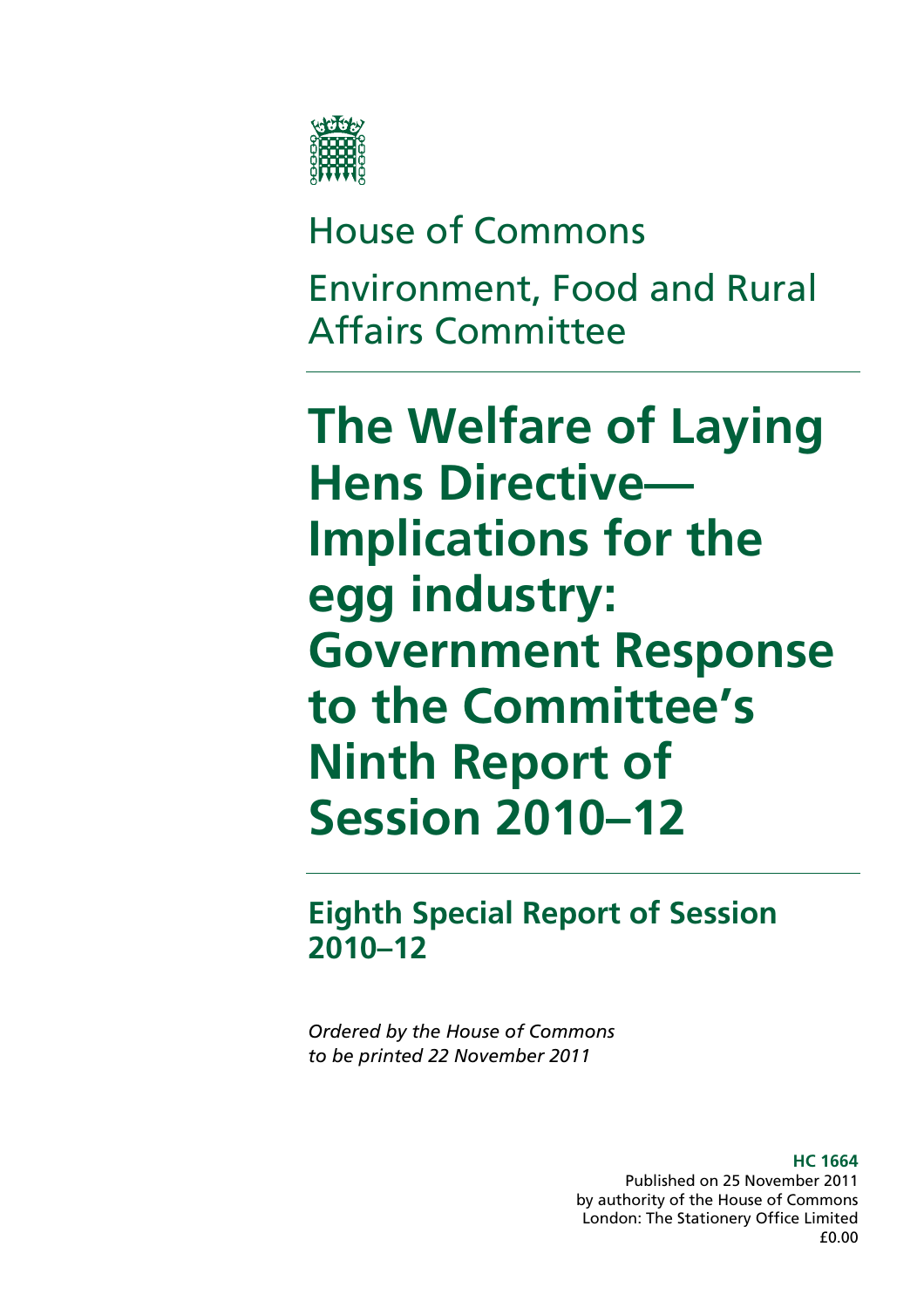#### **Environment, Food and Rural Affairs Committee**

The Environment, Food and Rural Affairs Committee is appointed by the House of Commons to examine the expenditure, administration, and policy of the Department for Environment, Food and Rural Affairs and its associated bodies.

#### **Current membership**

Miss Anne McIntosh (*Conservative, Thirsk and Malton*) (Chair) Tom Blenkinsop (*Labour, Middlesborough South and East Cleveland*) Thomas Docherty (*Labour, Dunfermline and West Fife*) Richard Drax, (*Conservative, South Dorset*) George Eustice (*Conservative, Camborne and Redruth*) Barry Gardiner (*Labour, Brent North*) Mrs Mary Glindon (*Labour, North Tyneside*) Cathy Jamieson (*Labour/Co-operative, Kilmarnock and Loudoun*) Neil Parish (*Conservative, Tiverton and Honiton*) Dan Rogerson (*Liberal Democrat, North Cornwall*) Amber Rudd (*Conservative, Hastings and Rye*)

Bill Esterson (*Labour, Sefton Central*) was a member of the Committee during this inquiry.

#### **Powers**

The Committee is one of the departmental select committees, the powers of which are set out in House of Commons Standing Orders, principally in SO No. 152. These are available on the Internet via www.parliament.uk.

#### **Publications**

The reports and evidence of the Committee are published by The Stationery Office by Order of the House. All publications of the Committee (including press notices) are on the Internet at

www.parliament.uk/efracom

#### **Committee staff**

The current staff of the Committee are Richard Cooke (Clerk), Lucy Petrie (Second Clerk), Sarah Coe (Committee Specialist—Environment), Rebecca Ross (Committee Specialist—Agriculture), Clare Genis (Senior Committee Assistant), Jim Lawford and Susan Ramsay (Committee Assistants), and Hannah Pearce (Media Officer).

#### **Contacts**

All correspondence should be addressed to the Clerk of the Environment, Food and Rural Affairs Committee, House of Commons, 7 Millbank, London SW1P 3JA. The telephone number for general enquiries is 020 7219 5774; the Committee's e-mail address is: efracom@parliament.uk. Media inquiries should be addressed to Hannah Pearce on 020 7219 8430.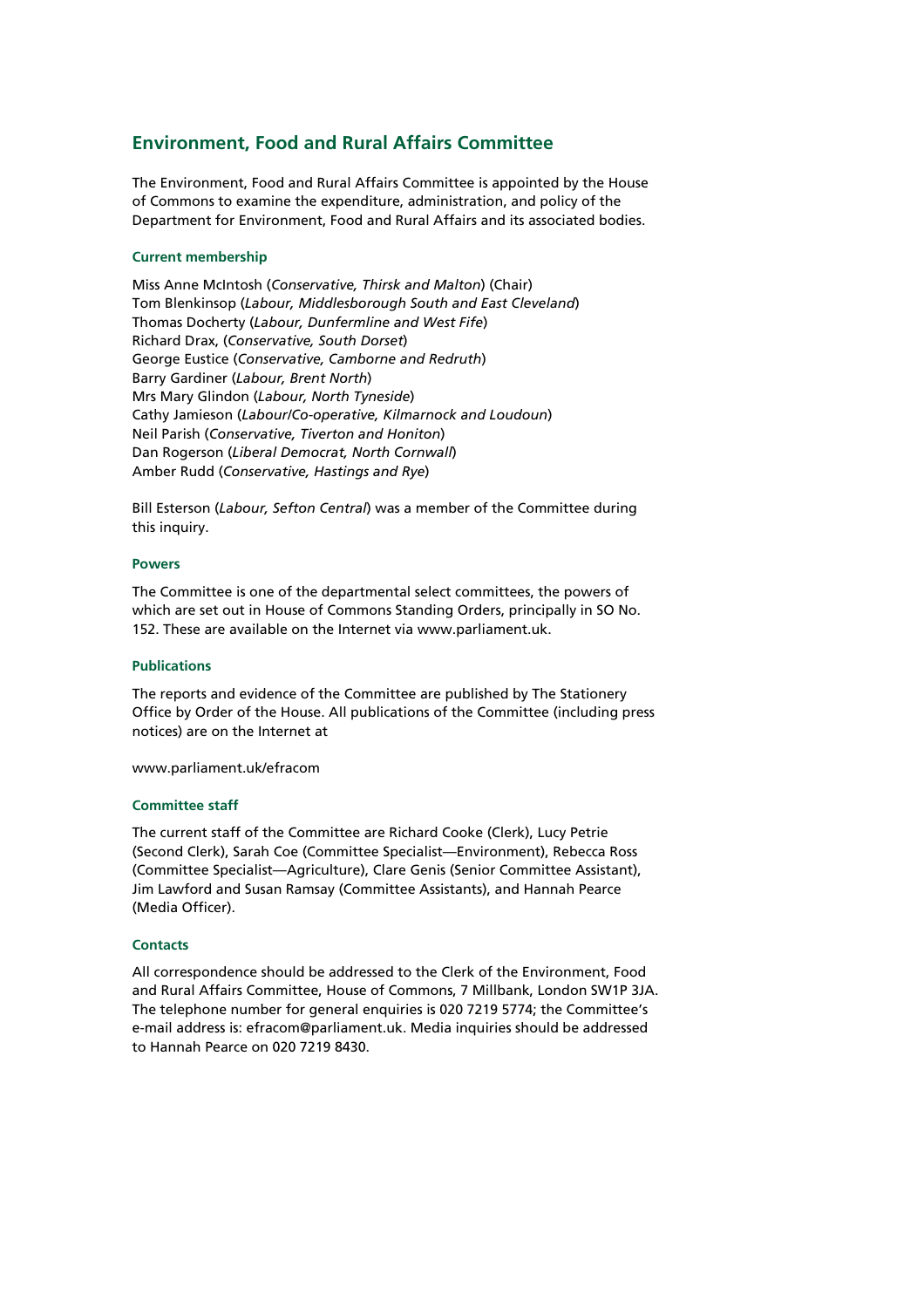## Eighth Special Report

The Environment, Food and Rural Affairs Committee reported to the House on The Welfare of Laying Hens Directive—Implications for the egg industry in its Ninth Report of Session 2010–12, published on 2 September 2011. The Government response to the Report was received on 10 November 2011.

## Government response

## **INTRODUCTION**

The Government welcomes the Environment, Food and Rural Affairs Committee's report on the implications for the egg industry of the welfare of laying hens directive and specifically the implementation of the EU-wide ban on the keeping of laying hens in conventional cages from 1 January 2012. This issue fits squarely within the Government's priority of wanting to support and develop British farming and encourage sustainable food production, with improved standards of animal welfare.

The Government has taken careful note of the Committee's recommendations and conclusions and agrees with the main thrust of the report. Measures need to be taken to protect all those egg producers, both in the UK and across the European Union who have invested heavily to be compliant with the legislation by the 1 January 2012 deadline.

As the negotiations in Brussels are on-going, the situation as described below may have developed further by the time this report is published.

## **RESPONSE TO RECOMMENDATIONS AND CONCLUSIONS**

#### *The Welfare of Laying Hens Directive*

**1. Defra expects all UK cage egg production to be compliant with the Directive by the 1 January 2012 deadline. While this is encouraging, the UK's ability to argue for strict adherence to the Directive will be undermined if this country is not fully compliant. We therefore seek Defra's assurance that UK egg production is on course to be fully compliant by 1 January 2012. We expect Defra to confirm when the UK achieves full compliance with the Directive. We further recommend that Defra publish its assessment of the total capital cost to UK producers of implementing the Directive.** 

We expect the vast majority of UK producers will be compliant by 1 January 2012. The British Egg Industry Council has assured us that all its Lion Code members (around 90% of UK production) will be ready. Laid in Britain (a consortium of independent egg producers), representing 8% of UK production, has also confirmed that their members will be ready. Of the remainder, we expect many producers will be leaving the industry at the end of the year.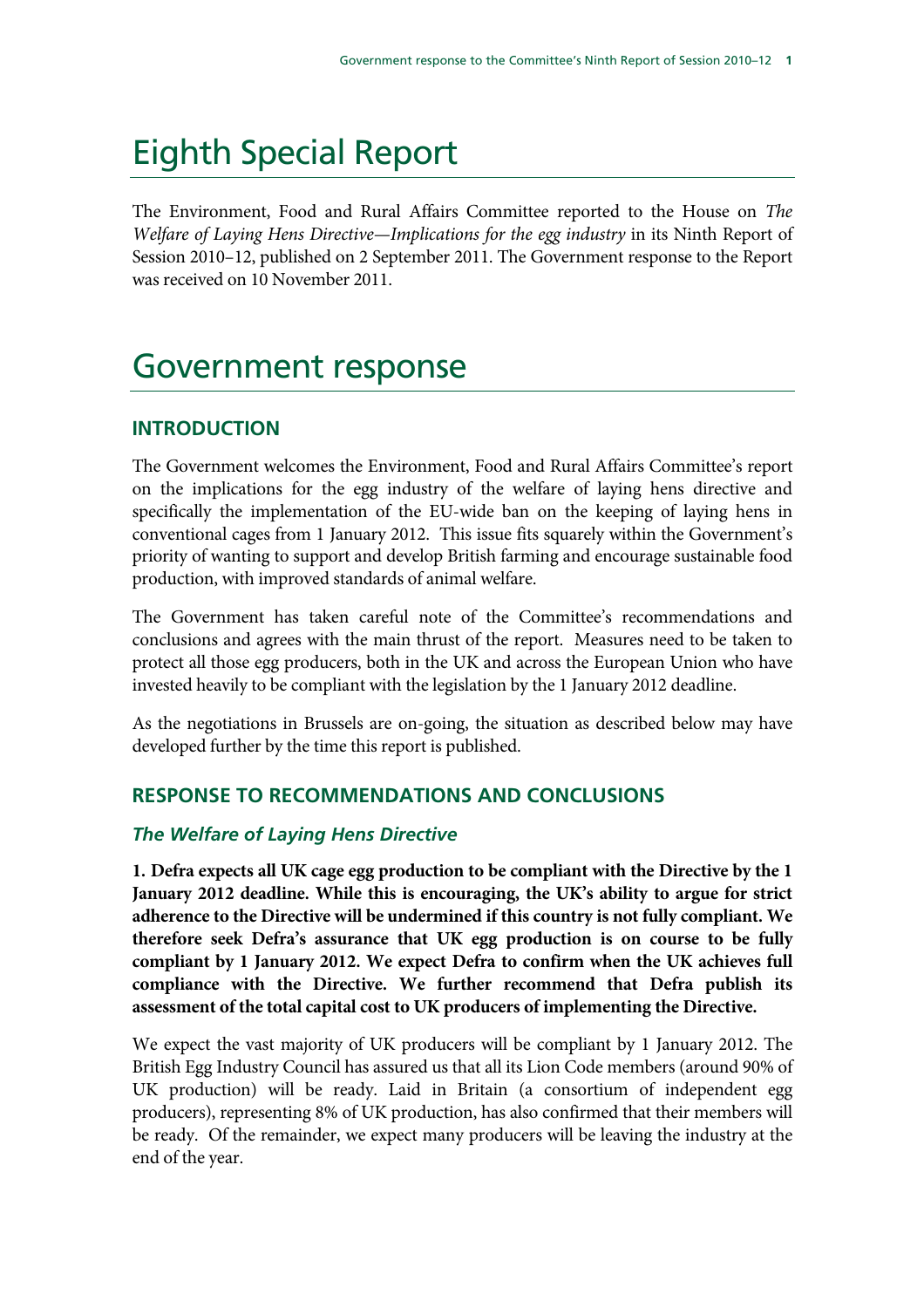In addition to the industry carrying out its own audits, the Government is making its own efforts to forecast as far as is possible likely compliance by the end of the year. Inspectors from the Animal Health and Veterinary Laboratories Agency (AHVLA), the agency responsible for enforcing the conventional cage ban in Great Britain are visiting all known cage producers. Department of Agriculture and Rural Development officials in Northern Ireland are also contacting and visiting producers to determine levels of compliance. Officials are reminding producers of the need to comply with the conventional cage ban when it comes into force at the end of the year and at the same time finding out producers' intentions, as to whether they will cease production or convert to alternative systems. So far to date, in England alone, around 190 producers have been contacted and/or their premises visited. This is helping to build a picture of where remaining non-compliance may be found and thus where AHVLA should target their risk based inspections from 1 January 2012.

In addition, Defra commissioned ADAS to prepare the last in a series of reports to provide an update of the progress that the UK egg industry has made towards achieving full compliance with the legislation as at 1 September 2011 and any likely barriers in the way. This has now been completed.

The intelligence gathered from both these exercises suggests that there are likely to be substantially fewer than 0.5 million conventional cage places still in use at the start of the final quarter of 2011. What is more difficult to estimate is how many of the producers who have not revealed their intentions will cease production at the end of the year and retire from the industry or will decide to convert to enriched cages sometime in 2012 and have a break in production.

 The Government will be taking tough enforcement action with any UK producers found to be non-compliant after 1 January 2012.

In terms of the capital cost to the industry of complying with the Welfare of Laying Hens Directive, any costs that may have been calculated back in 2002 when the directive was implemented into national legislation will have long since been overtaken. Industry estimates that it invested £400 million to comply with the conventional cage ban, equivalent to spending £25 per hen housed.

#### *UK Egg Industry Concerns*

#### **2. We conclude that the UK cage egg production industry will be at a competitive disadvantage after implementation of the Directive if non-compliant cage egg producers in other Member States are able to export shell eggs and egg products.**

The Government agrees with the Committee's conclusion and is concerned that those producers who have converted out of conventional cages will be disadvantaged having to compete with cheaper eggs still coming from non-compliant conventional cages in 2012. We want to protect compliant producers who have invested some £400million in converting out of conventional cages.

The Secretary of State wrote jointly with nine other concerned Member States to the European Commission in September. They urged the Commission to act quickly to protect those producers across the EU who will have complied with the ban, from the risk of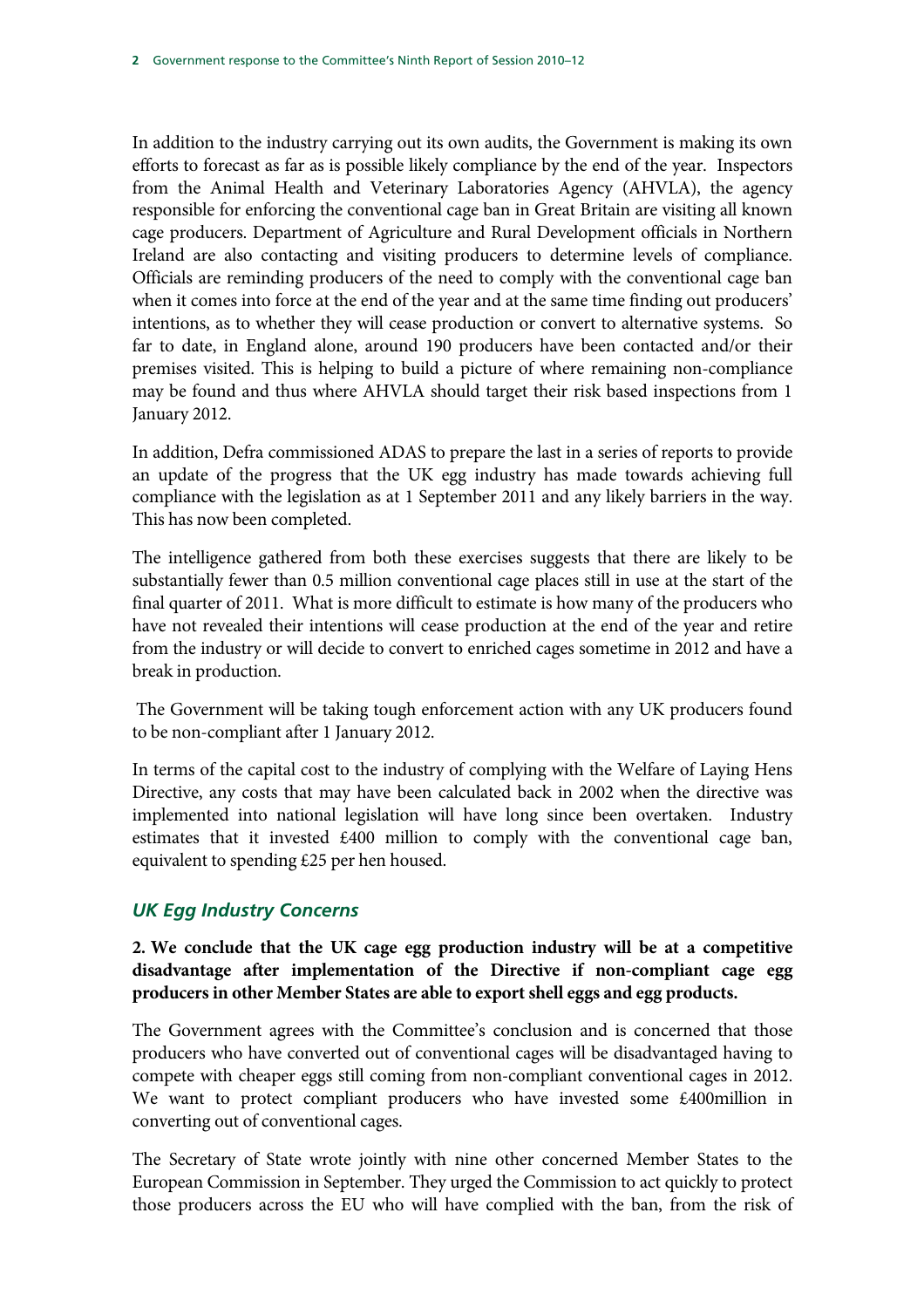competitive distortion in favour of those who will have maintained illegal production after 1 January 2012. The letter urged the Directorate General for Health, Consumer Protection and Animal Health to work closely with the Directorates General for Agriculture and Rural Development and for Competition to explore all possible solutions.

The Government is working with the egg industry, retailers, food manufacturers and the food service industry, in preparing its enforcement strategy to deal not only with imports of non-compliant eggs from other Member States, but also non-compliant domestic production.

#### *Implementation of the Directive*

#### *Data provided to the Commission*

**3. Certain Member States have failed to provide the data requested by the Commission. The Commission needs to know the likely level of compliance in advance of the 1 January 2012 deadline in order to gauge the scale of enforcement activity required. The Commission will also need an accurate assessment of the level of compliance across Member States at 1 January 2012 so that it can implement the necessary enforcement action. We recommend Defra press both the Commission and individual Member States to provide the necessary data that will enable the Directive's effectiveness to be assessed.** 

**4. We considered whether the Commission has sufficient powers to require Member States to provide information relating to compliance with European Union legislation. We do not consider it appropriate to give the Commission the power to impose penalties on Member States.** 

**5. As a general principle, the Commission should ensure that Member States fully understand their reporting and monitoring responsibilities in relation to existing or forthcoming European regulation.** 

**6. We recommend that the Commission makes clear that Member States should be advising their egg producers that no new hens should be being placed into nonenriched cages now.** 

The majority of these recommendations are principally for the Commission to respond to.

But, the Government is disappointed that some Member States failed to respond to two Commission's request earlier in the year to provide updated figures on the level of conversion out of conventional cages. Having said this, from the data the Commission did manage to compile from Member States on a forecast of the position as at 1 April, we consider that the Commission was sufficiently informed to conclude that there is likely to be large-scale non-compliance when the ban comes into force on 1 January 2012. The Commission has since sought another update from Member States on the state of play as at the end of September.

The industry estimate that about 23% of the EU flock will still be in conventional cages on 1 January 2012.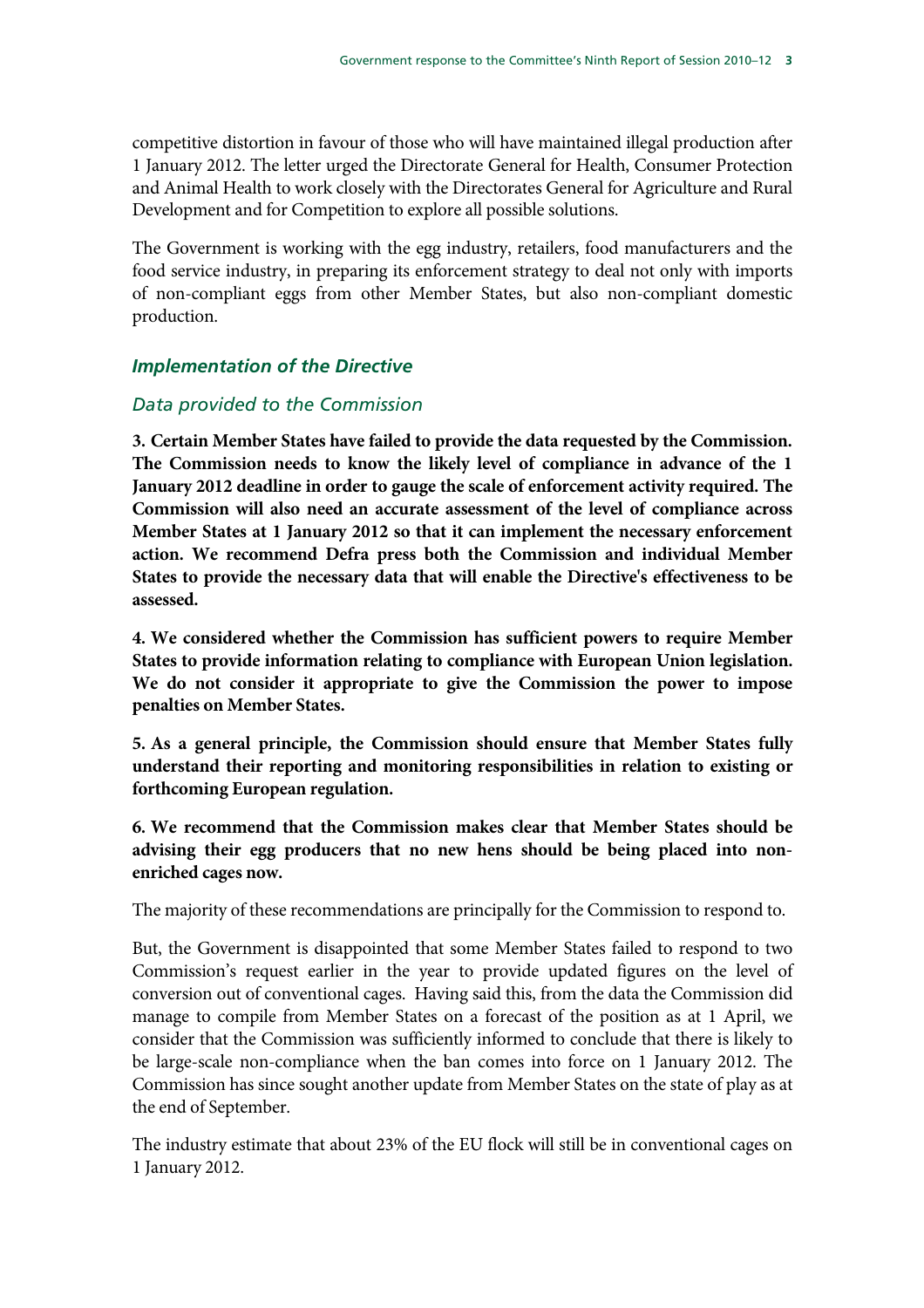Defra officials wrote to individual cage producers in July 2009 restating the commitment to the 2012 deadline and urging them to convert to alternative systems. If producers had wanted to complete one last full flock cycle in conventional cages then the hens would have had to have been placed in December 2010.

## *Probability of compliance*

**7. The Commission's forecasts show clearly that the Welfare of Laying Hens Directive will not be complied with across the entire European Union from 1 January 2012. The Commission has had the evidence to show this for some time. We are concerned by the Commission's evident complacency: it does not appear to recognise the potential damage that will be done to compliant egg producers.** 

**8. The Commission has not developed a plan to manage the anticipated noncompliance. If such a plan were already developed and publicised it would have had the additional benefit of acting as a deterrent to non-compliance.** 

These recommendations are principally for the Commission to respond to.

The Government welcomed the Commission's multi-stakeholder meeting on 19 January this year, which discussed the state of play on the implementation of the cage ban and identified possible additional enforcement activity. The Commission's press release issued after the meeting said that 'the Commission will now analyse all the options emerging from yesterday's meeting and will continue the dialogue with competent authorities and all the sectors concerned in order to ensure the proper enforcement of the legislation'.

The Commission's inactivity is not for want of trying by the UK. We have been at the forefront of efforts to convince the Commission that simply relying on infraction proceedings against non-compliant Member States will not be enough to deal with the negative impact that non-compliance would cause and that additional measures would need to be put in place to prevent market disturbance. We continue to urge the Commission to act to find a practical solution.

## *Derogation*

#### **9. Defra must resist the granting of a derogation from the Welfare of Laying Hens Directive to any Member States as strongly as possible.**

As the Secretary of State made clear at February's Agriculture Council, when Poland, Romania and Bulgaria sought more time, any delay in implementing the ban would be grossly unfair to all the egg producers in the UK who have made significant investments to convert out of conventional cages ahead of the European deadline.

We remain fully committed to the 2012 ban on conventional cages and protecting compliant producers from any competitive disadvantage of illegal production in other Member States. We will continue to strongly oppose any such derogation.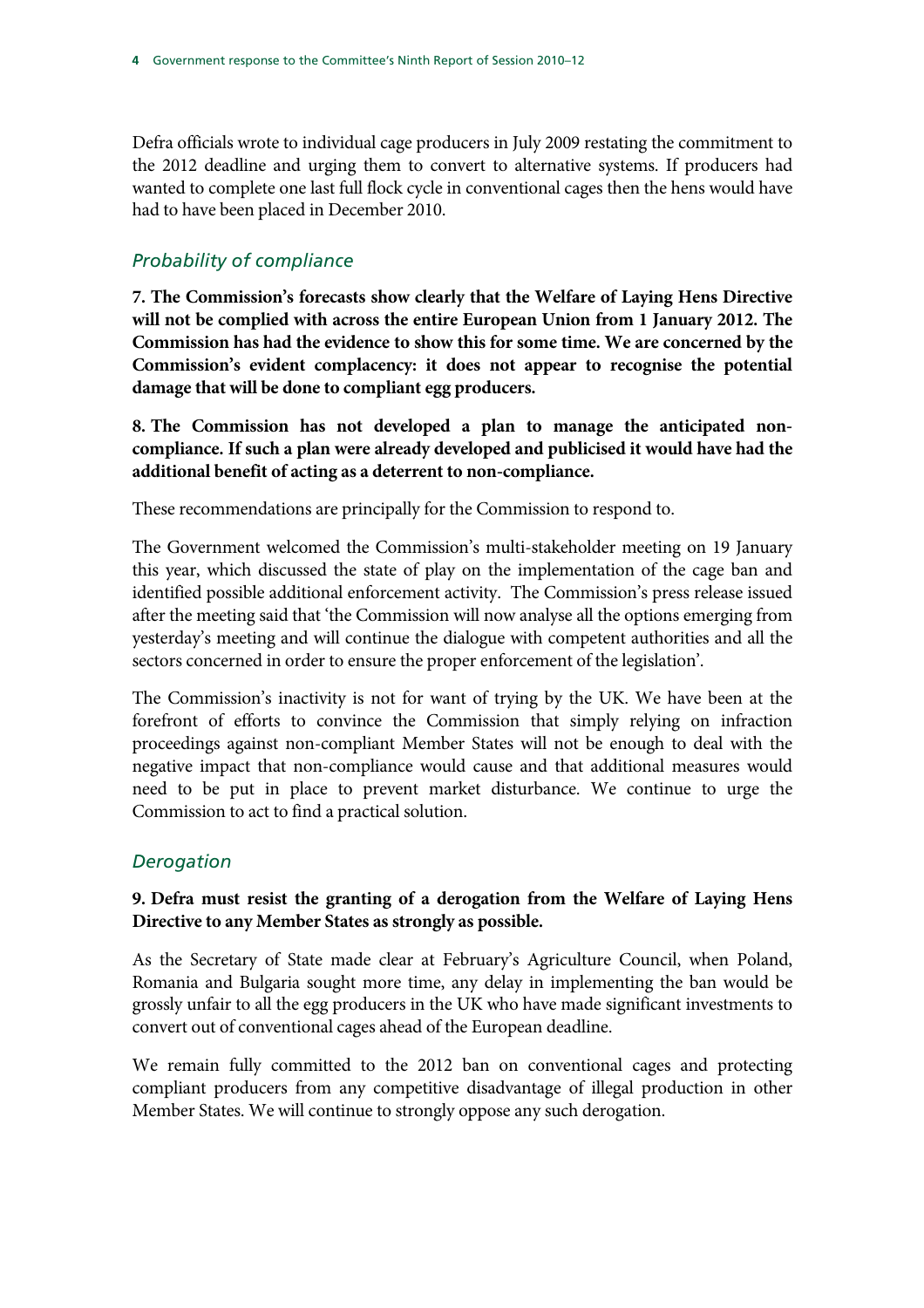#### *New code/labelling*

**10. We understand the industry's wish to see non-compliant eggs differentiated by an additional code. However, we are persuaded by the argument put forward by the Government and the Commission that requiring producers to mark an egg as unlawful would be illogical and probably counter-productive.** 

We agree with the Committee's recommendation. We originally supported the option to include an additional code to differentiate between legal enriched caged eggs and illegal conventional caged eggs (i.e. a Code 4), because at the time it was first suggested it could have created additional pressure on producers to convert to enriched cages more quickly. However, as time went on, we had to concede that this was no longer a viable option.

 Non-compliant producers are unlikely to stamp their eggs with a code which demonstrates that their eggs come from an illegal production method. When the conventional cage ban comes into force on 1 January 2012, it will be an offence under the EU Egg Marketing Regulations (Commission Regulation (EC) No. 589/2008) to sell eggs as Class A, if they are produced in conventional cages. This is because the eggs could not be lawfully marked with the Code 3 indicator and the packs could not lawfully be labelled with 'eggs from caged hens'.

#### *Intra-community ban*

**11. We support the calls for an intra-community trade ban on the export of shell eggs and egg products from non-compliant egg producers. We recommend that the Government press the Commission to confirm that such a ban would be permissible under the European law.** 

**12. We recommend that Defra press the Commission to initiate infraction proceedings against Member States whose caged egg producers are non-compliant once the Directive comes into force.** 

**13. We recognise that the obstacles to establishing a trade ban that encompassed all products that contained egg derived ingredients produced in non-compliant cages may well be insurmountable.** 

At the October Agriculture Council, the Commission ruled out the option of an intra-Community trade ban. At the time of writing, the Commission is actively working on a practical enforcement solution and the Government will be contributing to ensure that any solution is as tight as possible, to protect our producers. We will be pressing to ensure that the Commission initiate infraction proceedings against Member States whose caged egg producers are non-compliant as soon as the ban comes into force on 1 January 2012.

**14. We recommend that Defra investigate establishing a voluntary approach under which retailers and food manufactures would undertake stringent traceability tests to ensure that they are not responsible for bringing products containing non-compliant egg products into the UK. We further recommend that Defra publish a list of those retailers and food manufacturers that have signed up to the voluntary approach.**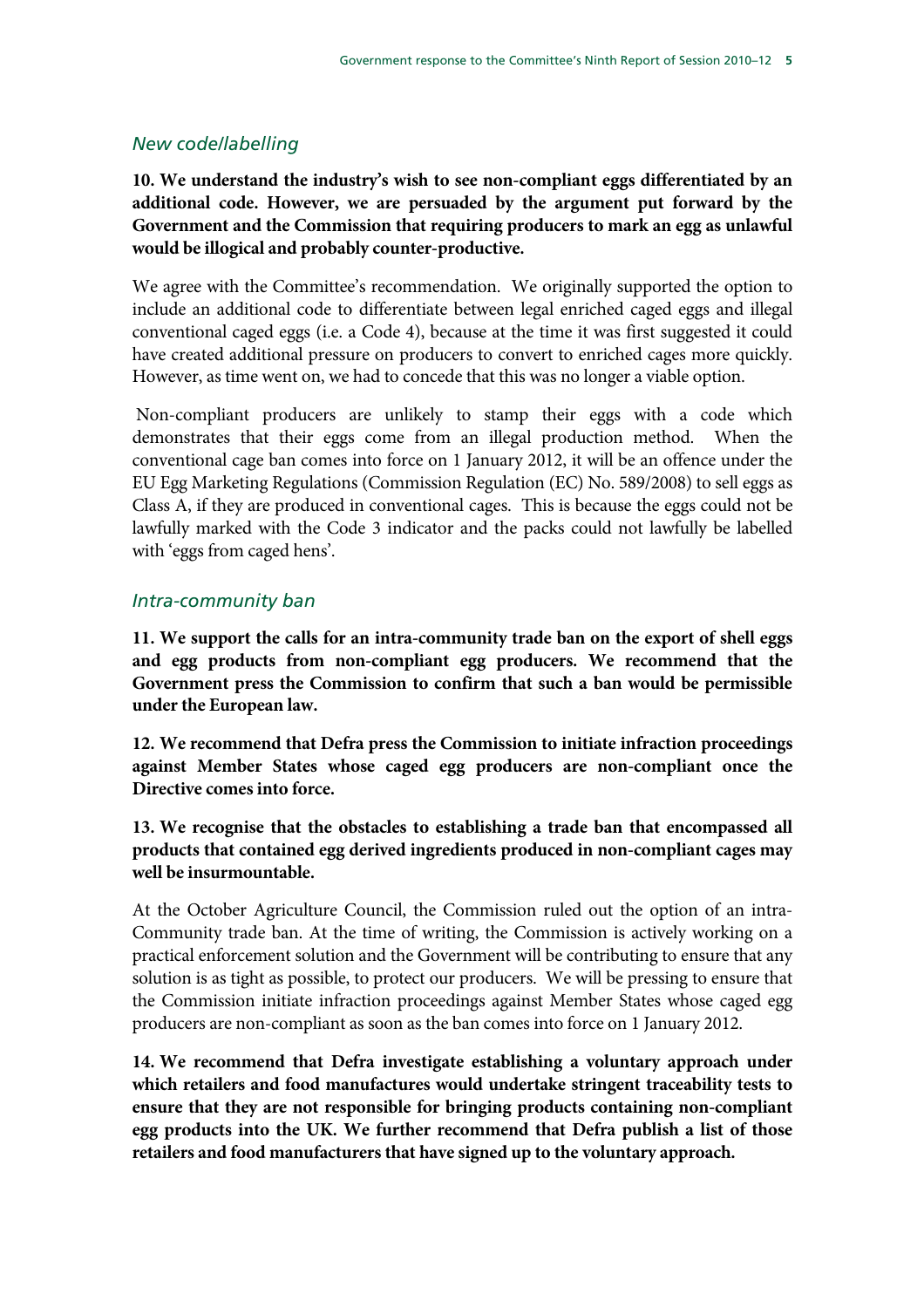Ensuring that retailers, food manufacturers and the food service industry have stringent traceability tests in place to ensure that they are not using non-compliant eggs from either the UK or from other Member States is an essential component of the UK's enforcement strategy.

At the publication of the Committee's report, The British Retail Consortium came out publically in support of UK egg producers and guaranteed that conventional caged eggs will not be bought by the major retailers or used as ingredients in their own–brand products. They have put in place stringent traceability tests to ensure that they will not be buying non-compliant eggs. The retailers that have made this guarantee are:

Asda Stores Ltd Co-operative Group Greggs Plc Iceland Foods Ltd Marks and Spencer Plc McDonald's Restaurants Ltd Wm Morrison Supermarkets Plc J Sainsbury Plc Starbucks Coffee Company Ltd Tesco Stores Ltd Waitrose Ltd

The Minister of State has written to the Food and Drink Federation who represent food manufacturers and the British Hospitality Association, who represent the food service industry, to see whether they would be willing to follow the retailers' lead.

### **15. We recommend that the Government buying standards should be amended to make clear that after 1 January 2012 it will be mandatory that no products containing egg products from non-compliant eggs are purchased.**

The Government agrees with the Committee's recommendation that the Government's buying standards for food and catering services should be amended. Eggs that are produced in conventional cages, an illegal production system across the EU after 1 January 2012, should not be used in any form, fresh, powdered or liquid.

We are making the necessary changes to the Government buying standards mandatory criteria and advising other Departments and key stakeholders

#### *Increased inspection*

**16. The Commission has a responsibility to ensure enforcement of the Directive. We therefore urge Defra to press the Commission to bolster the powers and resources of the Food and Veterinary Office.** 

One of the options proposed at the Commission's stakeholder meeting in January this year was for an increased Food and Veterinary Office inspection regime. This is probably not realistic in the current economic climate, but the Government would support well targeted inspections to those countries known to have non-compliant producers and penalties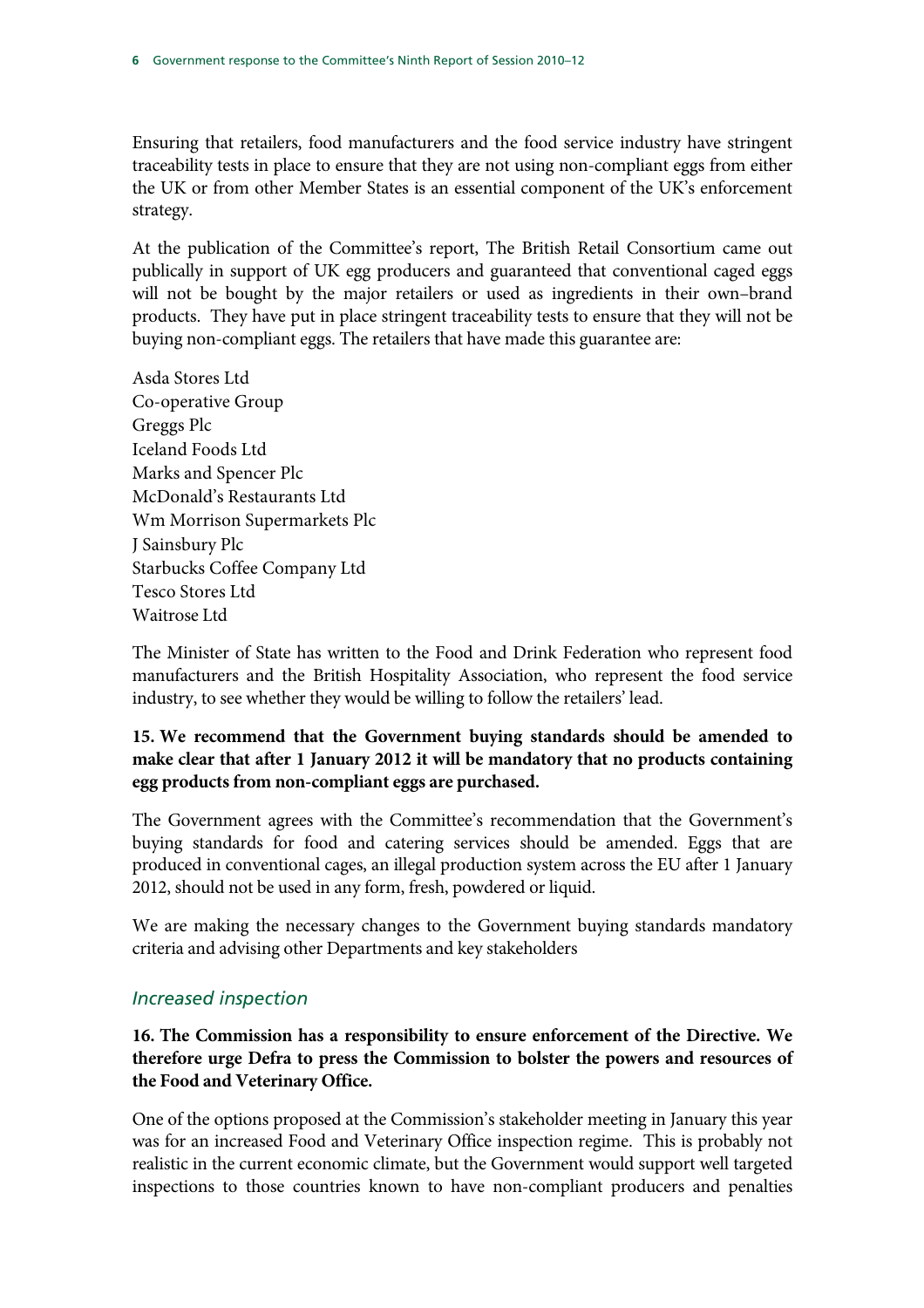appropriate to the offence committed. As stated previously, reliance on infraction proceedings will not be enough to cope with the likely level of non-compliance.

**17. We further recommend that Defra press the Commission and Member States to have robust inspection regimes in place, that swift action be taken if non-compliance is uncovered, and that Member State's fine producers for non-compliance at a level that will act as a deterrent.** 

**18. We conclude that lists of non-compliant producers would only be of benefit if officers were available at ports of entry to check imported eggs against the list. Such an approach would be costly. Given the current poor state of the data available to the Commission we doubt any enforcement method relying on comprehensive accurate data will be effective** 

In a recent debate in the European Parliament's Agriculture and Rural Development Committee, the Commission made it clear that when the conventional cage ban comes into force on 1 January 2012 it will reallocate inspection services to prioritise visits to particular Member States that have been targeted as a result of the Commission's findings and infringements. The Government supports this approach.

Ultimately, it will be the for the Competent Authority in each Member State to take responsibility at source for ensuring that their producers no longer keep hens in conventional cages post 1 January 2012. The UK's enforcement strategy is to a great extent reliant on Competent Authorities in other Member States doing their best to ensure that they know which of their producers are non-compliant and when these are identified, taking strong immediate action. If AHVLA have grounds to suspect that a particular consignment of eggs may have been produced in conventional cages, then they will contact the Competent Authority in the relevant Member State to check if they knew whether they were sourced from a compliant producer.

The Government considers complete and up to date lists of compliant producers held by all Competent Authorities to be essential to the enforcement process and will continue to press for these.

Ideally, we want to see the strengthening of the requirement for each Member State to share the data in the annual returns they send to the Commission under the EU Egg Marketing Regulations, giving details of each producer, which system they use, their production code etc. The current offence of not providing this annual return should also be strengthened.

#### *UK unilateral action*

**19. We recommend that Defra confirm whether it is still exploring unilateral action and that the devolved administrations support that approach. We recommend that Defra investigate the potential for putting in place a UK ban on shell eggs and egg products from Member States with non-compliant production.** 

The Government has thoroughly investigated the possibility of taking unilateral action and bringing in a UK ban on all imports of egg and egg products which have been produced in conventional cages in other Member States. There are very significant legal challenges in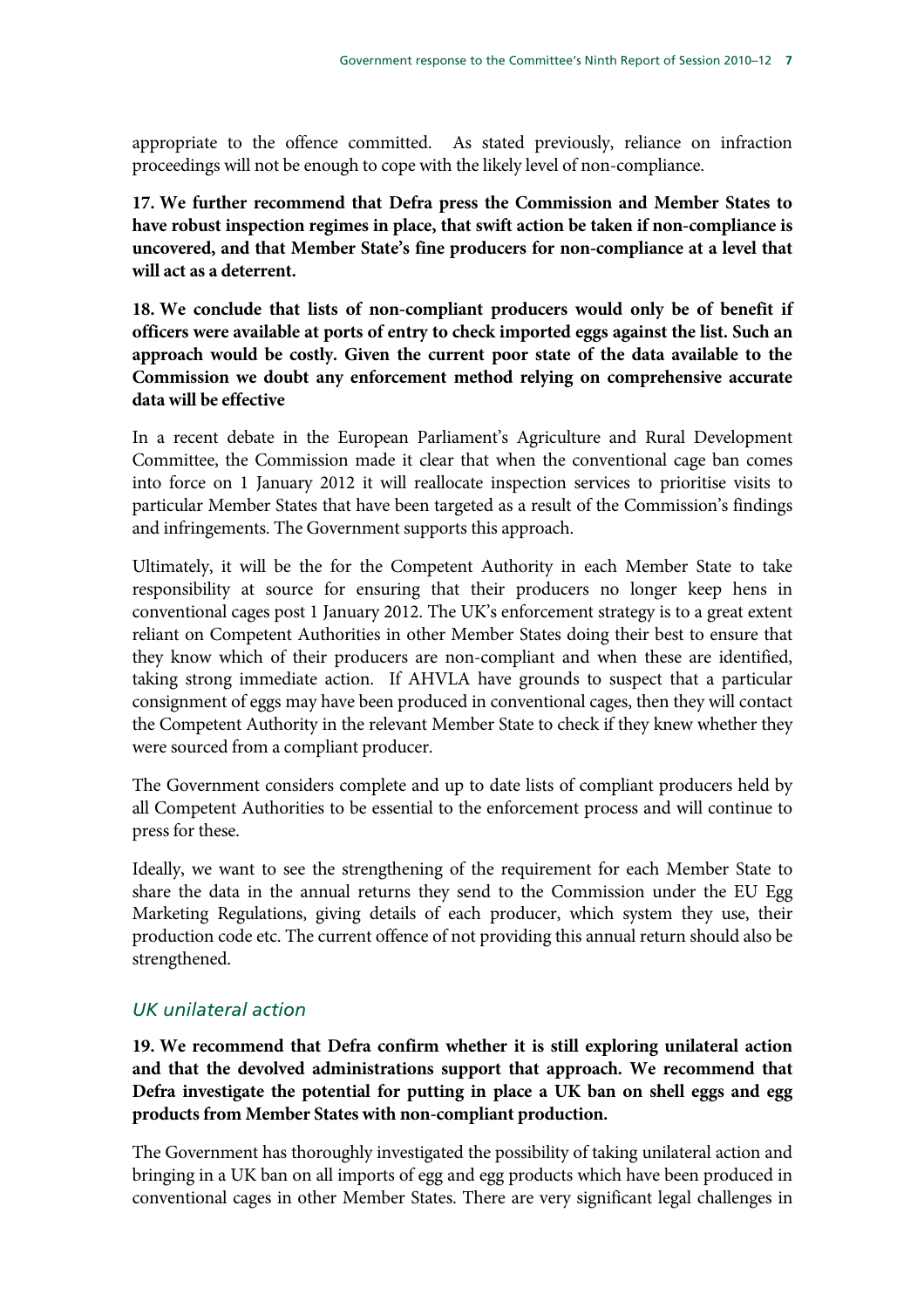instigating a unilateral ban, but at this stage we are not ruling it out altogether. We are also considering other measures we could introduce swiftly.

### **20. As we argued in our report on Common Agricultural Policy after 2013; it is in the interests of fairer trade in the long-term that the EU should argue more strongly for recognition of standards of production (for example animal welfare, use of water, greenhouse gas emissions) within international trade agreements.**

We agree with the Committee that equivalency in such areas as animal welfare standards for Third Country imports is a long-term goal, but it is an unrealistic option at the moment. World Trade Organisation (WTO) rules do not allow members to ban imports on the grounds of the welfare standards applied in Third countries. The WTO's Sanitary and Phytosanitary Agreement only allows controls on food safety, plant and animal health grounds. Unanimous agreement of the WTO's membership would be needed to change this to include production standards such as those relating to animal welfare. Such agreement is unlikely to be forthcoming because many of the WTOs members would regard such standards as likely to facilitate protectionism rather than trade. There are no current plans to adopt such a policy.

The issue of equivalency is likely to be further analysed in the new EU strategy on the Protection and Welfare of Animals 2011–2015, which is expected to be published by the Commission in December 2011.

Eggs imported from Third Countries, which have been produced in systems which have not achieved 'equivalence' to EU standards may still be marketed in the EU. However, the labelling of packs and marking of eggs cannot indicate they comply with any of the recognised EU production methods (i.e.welfare standards). They must bear clear indications of the country of origin and that the production method is 'non-EC standard'.

#### *Conclusion*

**21. The Welfare of Laying Hens Directive will be the first piece of EU legislation intended to improve animal welfare to be implemented. As such the Commission's ability to enforce this Directive will be a test of the European Union's resolve to improve standards of animal welfare. We have seen little evidence that the Commission appreciates the serious risks associated with implementation of this Directive. First, the Commission has been insufficiently robust in securing the data required to assess the current trajectory to compliance. Second, the Commission has also shown little enthusiasm for establishing tough enforcement measures in the face of certain noncompliance by several Member States. Third the Commission appears to have failed to grasp the very serious consequences for compliant egg producers if full implementation of the Directive is not vigorously pursued. We therefore recommend that Defra work with other concerned Member States to make the case for swift action by the Commission.** 

The Government agrees with the Committee's conclusions. We have been at the forefront of efforts to convince the Commission that additional enforcement measures will need to be put in place to prevent market disturbance and to protect compliant producers. We and